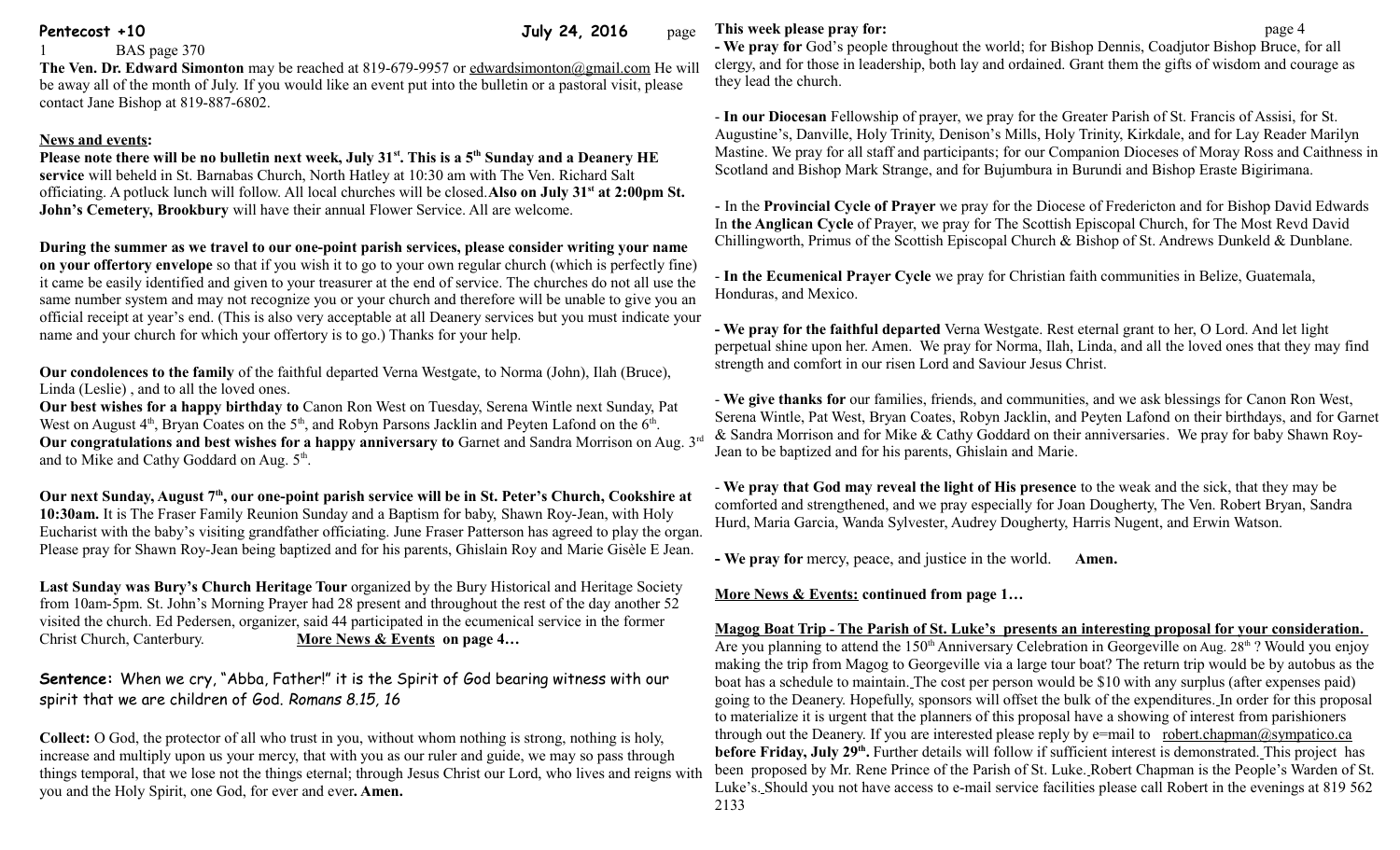**A Reading from the Book of Isaiah…**The vision of Isaiah son of Amoz, which he saw concerning Judah and Jerusalem in the days of Uzziah, Jotham, Ahaz, and Hezekiah, kings of Judah. <sup>10</sup>Hear the word of the Lord, you rulers of Sodom! Listen to the teaching of our God, you people of Gomorrah! <sup>11</sup>What to me is the multitude of your sacrifices? says the Lord; I have had enough of burnt offerings of rams and the fat of fed beasts; I do not delight in the blood of bulls, or of lambs, or of goats.<sup>12</sup>When you come to appear before me, who asked this from your hand? Trample my courts no more; <sup>13</sup>bringing offerings is futile; incense is an abomination to me. New moon and sabbath and calling of convocation—I cannot endure solemn assemblies hour" (Lk. 12:40). He tells us a parable that illustrates what that looks like; a story about servants waiting with iniquity.<sup>14</sup>Your new moons and your appointed festivals my soul hates; they have become a burden to me, I am weary of bearing them.<sup>15</sup>When you stretch out your hands, I will hide my eyes from you; even though you make many prayers, I will not listen; your hands are full of blood. <sup>16</sup>Wash yourselves; make yourselves clean; remove the evil of your doings from before my eyes; cease to do evil, <sup>17</sup>learn to do good; seek justice, rescue the oppressed, defend the orphan, plead for the widow.<sup>18</sup>Come now, let us argue it out, says the Lord: though your sins are like scarlet, they shall be like snow; though they are red like crimson, they shall become like wool.<sup>19</sup>If you are willing and obedient, you shall eat the good of the land;<sup>20</sup>but if you refuse and rebel, you shall be devoured by the sword; for the mouth of the Lord has spoken. *Isaiah 1:1, 10-20* 

**Psalm 50:1-8, 23-24 (**BAS page 768)

**A Reading from the Letter to the Hebrews…**Now faith is the assurance of things hoped for, the conviction of things not seen.<sup>2</sup>Indeed, by faith our ancestors received approval.<sup>3</sup>By faith we understand that the worlds were prepared by the word of God, so that what is seen was made from things that are not visible. <sup>8</sup>By faith Abraham obeyed when he was called to set out for a place that he was to receive as an inheritance; and he set out, not knowing where he was going.<sup>9</sup>By faith he stayed for a time in the land he had been promised, as in a foreign land, living in tents, as did Isaac and Jacob, who were heirs with him of the same promise.<sup>10</sup>For he looked forward to the city that has foundations, whose architect and builder is God.<sup>11</sup>By faith he received power of procreation, even though he was too old—and Sarah herself was barren—because he considered him faithful who had promised.<sup>12</sup>Therefore from one person, and this one as good as dead, descendants were born, "as many as the stars of heaven and as the innumerable grains of sand by the seashore."<sup>13</sup>All of these died in faith without having received the promises, but from a distance they saw and greeted them. They confessed that they were strangers and foreigners on the earth,<sup>14</sup>for people who speak in this way make it clear that they are seeking a homeland.<sup>15</sup>If they had been thinking of the land that they had left behind, they would have had opportunity to return.<sup>16</sup>But as it is, they desire a better country, that is, a heavenly one. Therefore God is not ashamed to be called their God; indeed, he has prepared a city for them. *Hebrews 11:1-3, 8-16*

**The Holy Gospel of our Lord Jesus Christ according to Luke…**Jesus said,<sup>32</sup>"Do not be afraid, little flock, for it is your Father's good pleasure to give you the kingdom.<sup>33</sup>Sell your possessions, and give alms. Make purses for yourselves that do not wear out, an unfailing treasure in heaven, where no thief comes near and no moth destroys.<sup>34</sup>For where your treasure is, there your heart will be also.<sup>35</sup> Be dressed for action and have your lamps lit;<sup>36</sup>be like those who are waiting for their master to return from the wedding banquet, so that they may open the door for him as soon as he comes and knocks.<sup>37</sup>Blessed are those slaves whom the master finds alert when he comes; truly I tell you, he will fasten his belt and have them sit down to eat, and

he will come and serve them.<sup>38</sup>If he comes during the middle of the night, or near dawn, and finds them so, blessed are those slaves.<sup>39</sup>"But know this: if the owner of the house had known at what hour the thief was coming, he would not have let his house be broken into.<sup>40</sup>You also must be ready, for the Son of Man is coming at an unexpected hour." *Luke 12:32-40*

**Reflection:** All the hopes that the Hebrew prophets had raised about God renewing and restoring this world to the peace and justice and freedom of his merciful reign are focused on the future coming of Christ. In the Gospel reading, Jesus says that "You also must be ready, for the Son of Man is coming at an unexpected for their master to return from a wedding banquet. I think we have to assume that this is not just a matter of a night out, but rather this wedding banquet involves a journey, and the servants cannot possibly know the exact day or hour of their master's return.

Jesus says that those servants will be ready if they are found "waiting" when the master returns. But I don't think that means that they are just sitting around watching the gate to open. The servants have tasks that need to be performed on a daily basis. And so their "waiting" and their "readiness" involves being "dressed for action" and being "alert." I think this means that the servants are to continue doing their jobs and taking care of the master's household. In other words, being "ready," being "alert" means doing what they have been instructed to do as if the master were right there with them.

We really cannot know when the day will come but Jesus said, "Do not be afraid, little flock, for it is your Father's good pleasure to give you the kingdom." That doesn't mean it will be easy or that we can sit around doing nothing. It means we are called to do what we've been instructed to do, and to live in the manner we've been taught to live every day, as if the master were already here with us. In one sense he is already with us so we can go about our business, the business of the mercy, peace, freedom, and compassion of God's kingdom, in the confidence that what we do is pleasing in God's sight. It seems to me, that's what it means to be ready. – Alan Brehm

**Chuckles: A minister was walking down the street** when he came upon a group of boys between 10 and 12 years of age. The boys had surrounded a dog. Concerned lest the boys were hurting the dog, he went over and asked "What are you doing with that dog?"

One of the boys replied, "This dog is just an old neighbourhood stray. We all want him, but only one of us can take him home. So we've decided that whichever one of us can tell the biggest lie will get to keep the dog."

The minister taken aback said. "You boys shouldn't be having a contest telling lies!" He launched into a ten minute sermon against lying, beginning, "Don't you boys know it's a sin to lie," and ending with, "Why, when I was your age, I never told a lie."

There was dead silence for about a minute. Just as the minister was beginning to think he'd gotten through to them, the smallest boy gave a deep sigh and said, "All right, give him the dog."

**Following a sermon on lifestyle evangelism** one family thought they had better do something to witness to Jesus so they invited neighbours to dinner. At the meal, the hostess was keen to show their neighbours that they upheld Christian standards so she asked 5-year old Johnny to say grace.

Johnny said. "I don't know what to say." An awkward pause was followed by a reassuring smile from the boy's mother.

"Well darling," she said, " just say what Daddy said at breakfast this morning."

Obediently, the boy repeated, "Oh God, we've got those awful people coming to dinner tonight"